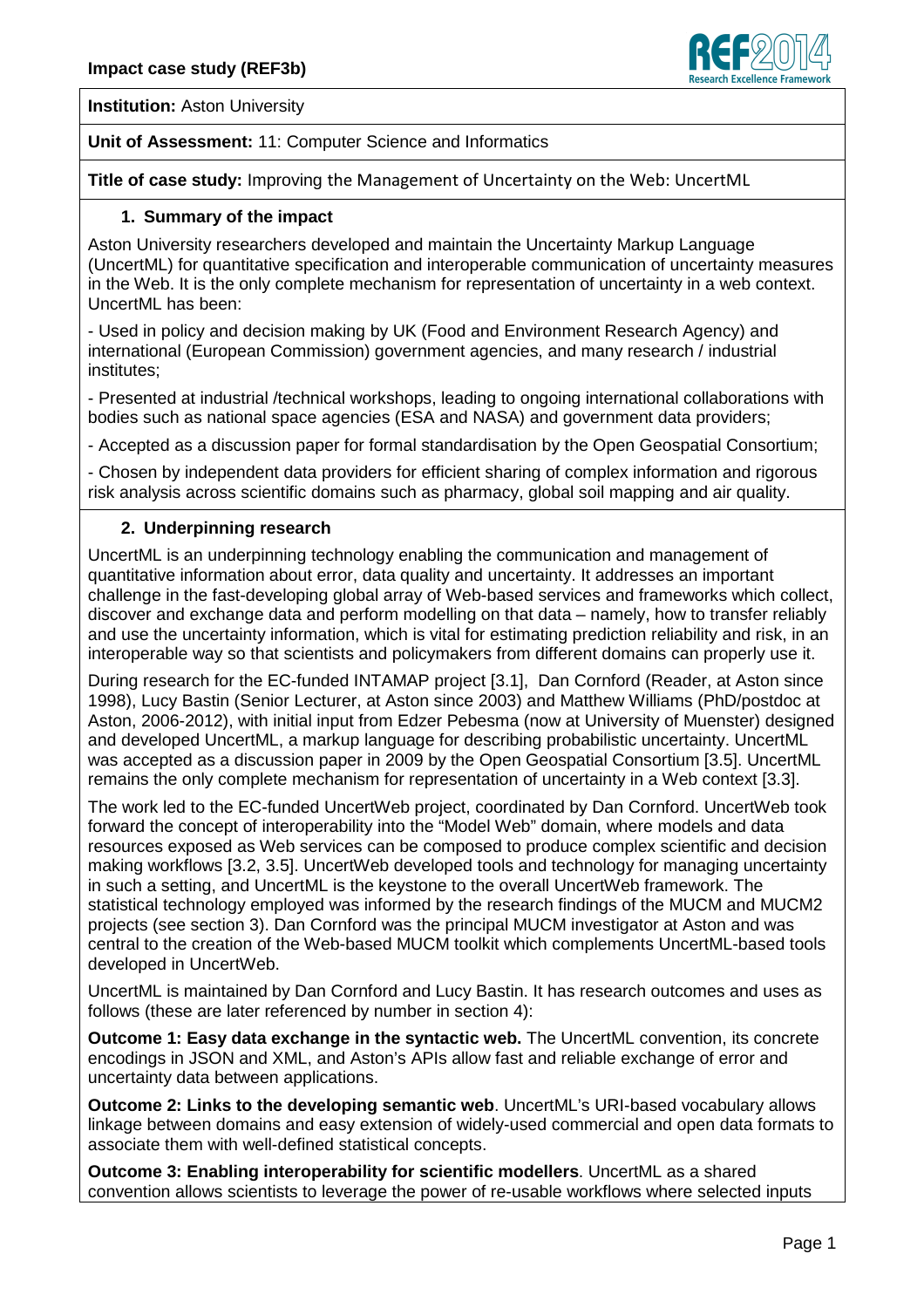

may be changed for fast and efficient scenario evaluation. It builds on the research findings of pan-European projects with high-profile end-users, and on links outside Europe with NASA, NOAA and Australasian researchers, to ensure relevance of the modelled phenomena and usability of UncertML for a variety of real scientific problems.

**Outcome 4: Enabling interdisciplinary research**: the modular, domain-agnostic design of UncertML allows use across varied disciplines such as hydrology, biochemistry and ecology, and easy combination with any other Web standards.

**Outcome 5: Supporting robust analysis of risk**: the explicit management of uncertainty allows its propagation through complex analyses to assess the reliability of predicted results, and clearer communication of uncertain results to the public and other stakeholders.

- **3. References to the research** (the three that best indicate the quality are marked '\*'). Citation counts are from 31/7/2013.
- 3.1. \* Pebesma, E., Cornford, D., Dubois, G., Heuvelink, G. B. M., Hristopoulos, D., Pilz, J., Stöhlker, U., Morin, G. and Skoien, J. O., 2011. INTAMAP: the design and implementation of an interoperable automated interpolation Web service, Computers and Geosciences, 37, 3, 343- 352. **(35 citations) DOI:** 10.1016/j.cageo.2010.03.019
- 3.2. Williams, M., Cornford, D. and Bastin, L., 2008. Describing and Communicating Uncertainty within the Semantic Web, 7th International Semantic Web Conference, October 2008, Karlsruhe, Germany. **(6 citations) URL:** http://eprints.aston.ac.uk/10038/
- 3.3. Caumont, H. (Editor) 2010. GEOSS AIP-3 Engineering Report of the Data Harmonisation Working Group, available from http://www.ogcnetwork.net/pub/ogcnetwork/GEOSS/AIP3/pages/AIP-3\_ER.html.
- 3.4. \* Williams, M., Cornford, D., Bastin, L. and Pebesma, E., 2009. Uncertainty Markup Language: UncertML, OGC Discussion Paper 08-122r2, Open Geospatial Consortium. **(18 citations) URL:** http://portal.opengeospatial.org/files/?artifact\_id=33234
- 3.5. \* Bastin, L., Cornford, D., Jones, R., Heuvelink,G.B.M., Pebesma, E., Stasch, C., Nativi,S., Mazzetti, P. and Williams, M. (2013) Managing Uncertainty in Integrated Environmental Modelling: The UncertWeb framework, Environmental Modelling and Software, 39: 116-134. **(13 citations) DOI:** 10.1016/j.envsoft.2012.02.008
- 3.6. Yang, K., Blower, J., Bastin, L., Lush, V., Zabala, A., Maso, J., Cornford, D., Diaz, P. & Lumsden, J. (2012)**.** An Integrated View of Data Quality in Earth Observation**.** Philosophical transactions of the Royal Society A, 371 **(5 citations) DOI:** 10.1098/rsta.2012.0072.

Major grants, including the following, enabled and resulted from this research; they provide evidence of its quality. As described in section 2, Aston expertise was crucial to these projects.

INTAMAP project (INTeroperability and Automated MAPping, http://www.intamap.org): funded by the European Commission under the  $6<sup>th</sup>$  Framework programme (1.8m Euro) Ran from September 2006 to August 2009, led by Dr Edzer Pebesma then at Utrecht University.

UncertWeb project (Uncertainty in the Model Web - http://www.uncertweb.org). Funded by the European Commission under the  $7<sup>th</sup>$  Framework programme (2.5m Euro). Ran from February 2010 to January 2013, led by Dr Dan Cornford at Aston University. Tools developed in the project are listed here: https://wiki.aston.ac.uk/foswiki/bin/view/UncertWeb/UncertWebSoftware

MUCM (Managing Uncertainty in Complex Models) and MUCM2 projects (http://mucm.ac.uk). Funded by Research Councils UK (£3M total). Ran from June 2006 to September 2012, led by Prof Tony O'Hagan at Sheffield University. Toolkit available at http://mucm.aston.ac.uk/toolkit.

GeoViQua project (QUAlity aware VIsualization for the Global Earth Observation System of systems - http://www.geoviqua.org/). Funded by the European Commission under the 7<sup>th</sup> Framework programme (4m Euro). Runs from February 2011 to January 2014, led by Dr Joan Maso at the Autonomous University of Barcelona.

**4. Details of the impact** (numbered outcomes are as declared in Section 2. Evidence items (section 5) cited by letter, e.g., 5A, 5B. References (section 3) cited as 3.1, 3.2 etc)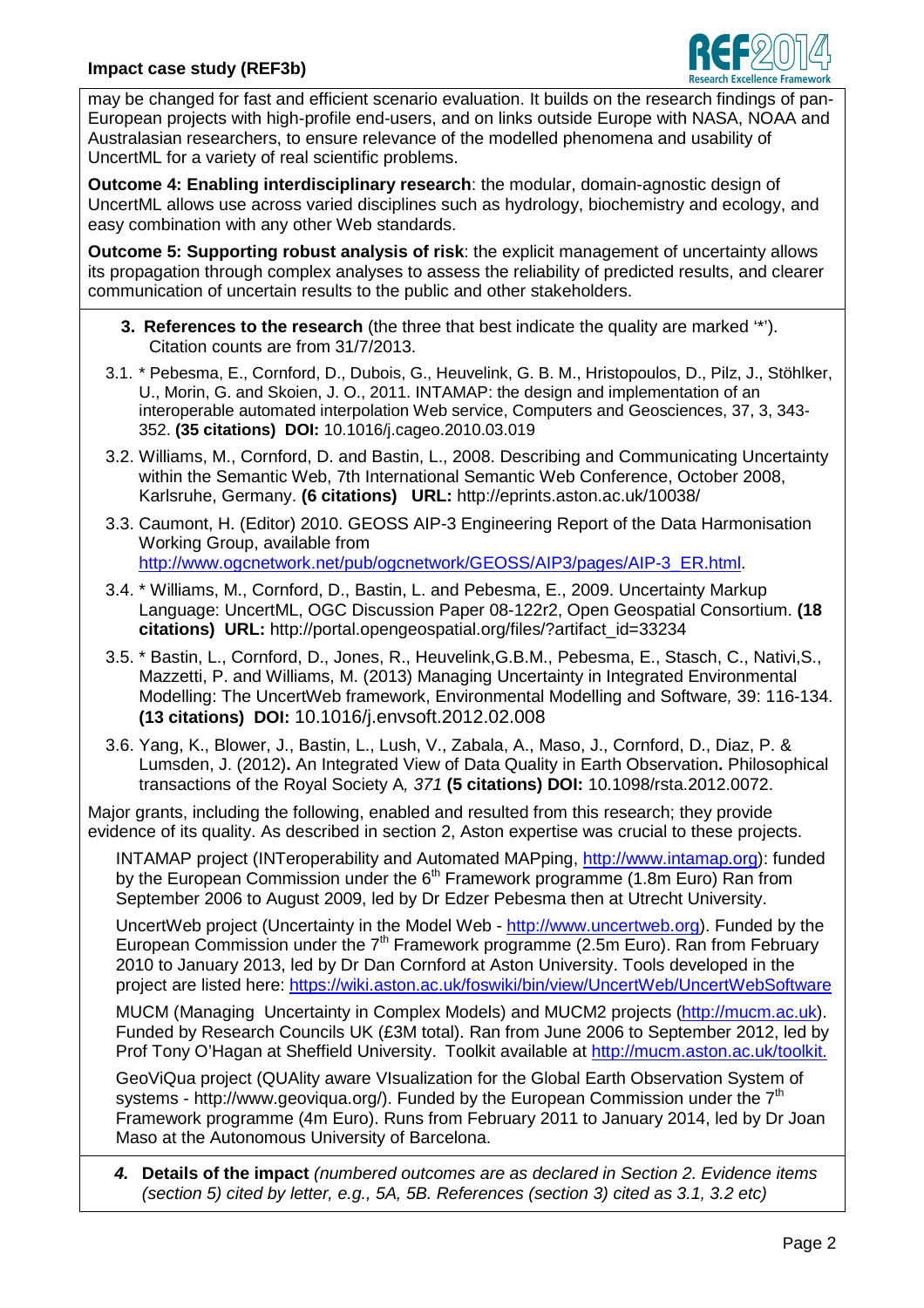

Our maintenance of UncertML as a free and open standard with excellent documentation, supporting toolkits and version control has facilitated its use by industrial, research and policymaking bodies worldwide to make more informed use of their data in real-world settings. This open approach is well established as the best route to impact for markup languages: their impact depends on widespread adoption by many stakeholders. We have made strategic use of collaborations (e.g. European projects, research networks) to promote international usage of the language and tools. The other key aspect of creating impact is standardisation, so that data can be shared and systems interoperate. This is being actively pursued. In March 2013, UncertML was specifically recommended by the US Library of Congress for digital data collections [5G].

In 2012 the Aston team generated tools for utilising UncertML, including a Web-based elicitation suite and tools for sensitivity analysis and model emulation. The tools are already well adopted: e.g. the elicitation tool alone has over 150 external users across the world, including the Centre for Workforce Intelligence, US Fish & Wildlife Service, California Ocean Science Trust, Swaziland National Trust Commission, UK Health Protection Agency, Sandia National Laboratories (DoE), Australian Customs and Border Protection Service and the Nuclear Decommissioning Authority [5D]. **(Outcomes: 1, 3, 4, 5)**

# **Policy and decision-making (Outcomes: 1, 3, 4, 5).**

The UK Food and Environment Research Agency (FERA) used UncertML and associated Aston tools in 2011-12 to predict food security in the UK. FERA created a workflow to assess the likely impact of climate change and farmer behaviour on wheat production in the UK. This demonstrated that when uncertainties are properly accounted for, the impact of climate change on production is impossible to confidently predict using current data. This important result highlights "the overwhelming risk of policymaking with data of limited quality and the need for focussed improvements in model inputs to predict and respond to future variability in production and its economic effects" (FERA, 2012). This work was presented in April 2012 to the Chief Scientist within the Department for the Environment and Rural Affairs (DEFRA), and their intention is to use similar approaches in policy setting in the future. UncertML specifically contributes here because the workflow can be easily re-run with data pulled from real-time sensor networks or alternative climate models with no loss of statistical detail, allowing multiple scenarios to be tested with much less investment of time and effort. [5A]

UncertML is integral to the eHabitat tool developed at the European Commission's Joint Research Centre (Italy), as part of the Digital Observatory for Protected Areas, which allows stakeholders to monitor and forecast biodiversity, and presented to the UN Convention for Biological Diversity. The Hyderabad meeting of October 2012 recognised these tools as vital in building capacity towards Aichi Biodiversity Target 11, which aims to safeguard inland water, marine and coastal ecosystems. [5B]

## **Environmental forecasting, monitoring and protection (Outcomes: 1, 3, 5).**

The Norwegian Institute for Air Research (NILU) used UncertML and associated technologies in 2012 to develop a prototype probabilistic air quality forecasting system for Oslo, Norway. The system allows NILU to provide uncertainty estimates on forecasts of two key pollutants affecting human health, nitrogen oxides and particulate matter. NILU are "exploring the production of an operational system which will communicate confidence in the forecasts to decision makers (particularly local authorities), who may then better inform the public and plan the management of the transport system" (NILU,June 2013). [5C]

# **Contribution to international standards (Outcomes: 1, 2, 3, 4).**

UncertML was taken to the Open Geospatial Consortium (OGC), the main international geospatial standards body, as a discussion paper [3.4]. The online UncertML vocabulary and schemas are accessed by over 200 unique users per month [5D].

UncertML was adopted within the 2010 GEOSS architectural implementation pilot 3 (AIP-3) as the sole recommended method for harmonising the representation of accuracy [3.3]. GEOSS (Global Earth Observation Systems of Systems) is the global network of content providers allowing decision makers to access information from observing systems such as satellites and sensor networks.

This work led to the GeoViQua project, which incorporates uncertainty into GEOSS and into the